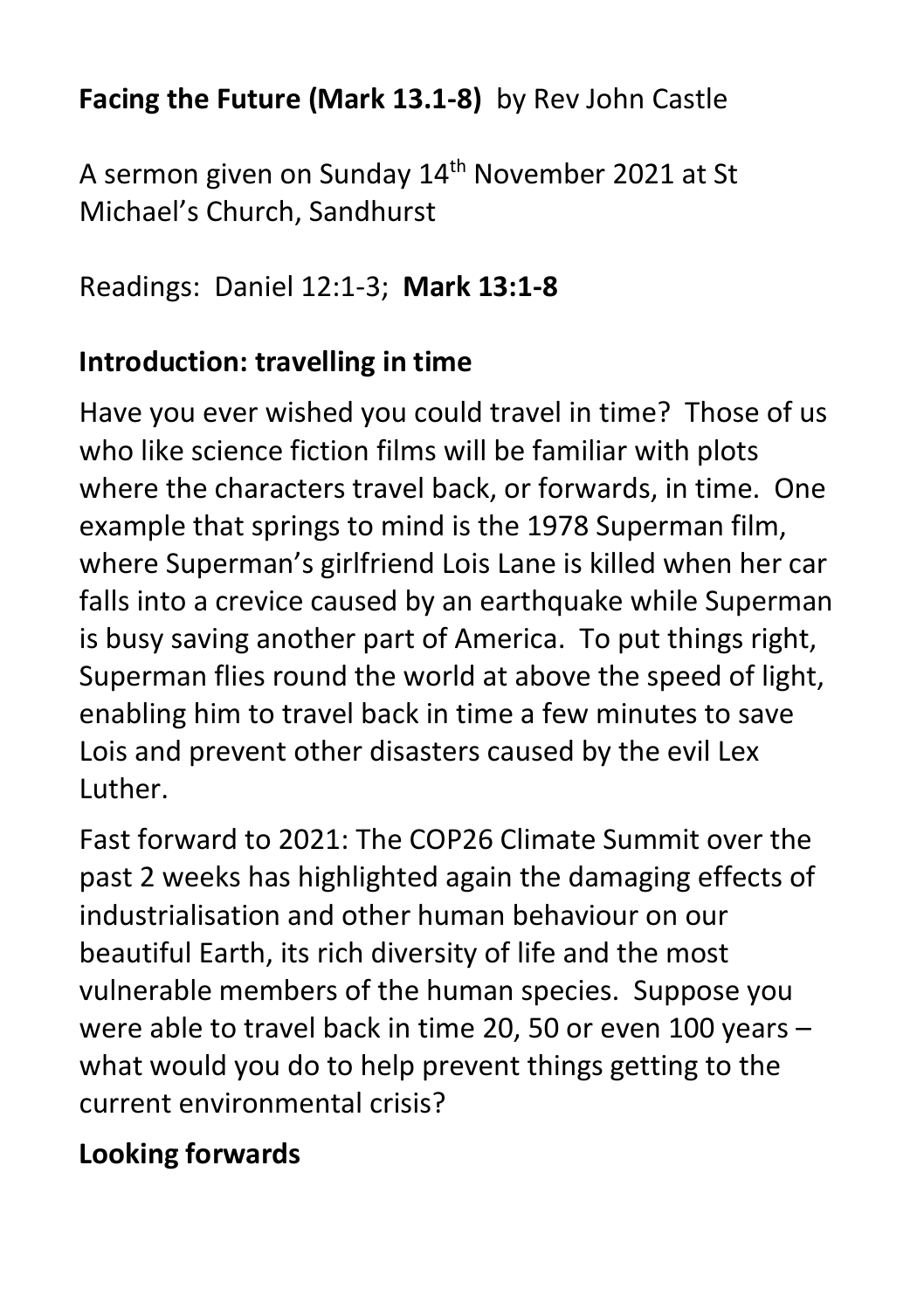Of course, we know that it's not possible to travel back in time, at least not in any meaningful way (followers of Einstein or Quantum Mechanics can explain afterwards!). We can't influence what *has* happened. But we can influence what *will* happen, because the future is created by what we do in the present. That is why the decisions made at this conference, and even more importantly, the implementation of those decisions, is crucial for the protection of our planet and all life on it.

So what will be the outcome of the measures that countries have committed to? What difference will our own individual efforts make, as we make changes to our own lifestyles, by switching to electric cars, eating less meat and switching off lights we aren't using? Will we meet the target of reducing global warming? And if not, will the consequences be as dire as scientists have predicted?

## **Jesus warns of trouble ahead**

Let's wind back 2,000 years. When the disciples of Jesus pointed out to him the beauty and grandeur of the Temple as they sat on the Mount of Olives, they had no idea what events would unfold in the following 4 decades, culminating in the total destruction of that Temple by the Roman armies. They must have been shocked when Jesus replied that everything they were looking at would be violently torn down.

And that was not all. Jesus went on to talk of false prophets, wars, earthquakes and famines, and of the persecution of his followers<sup>1</sup>. All of this came to pass over the next few years.

<sup>1</sup> Verses 9-13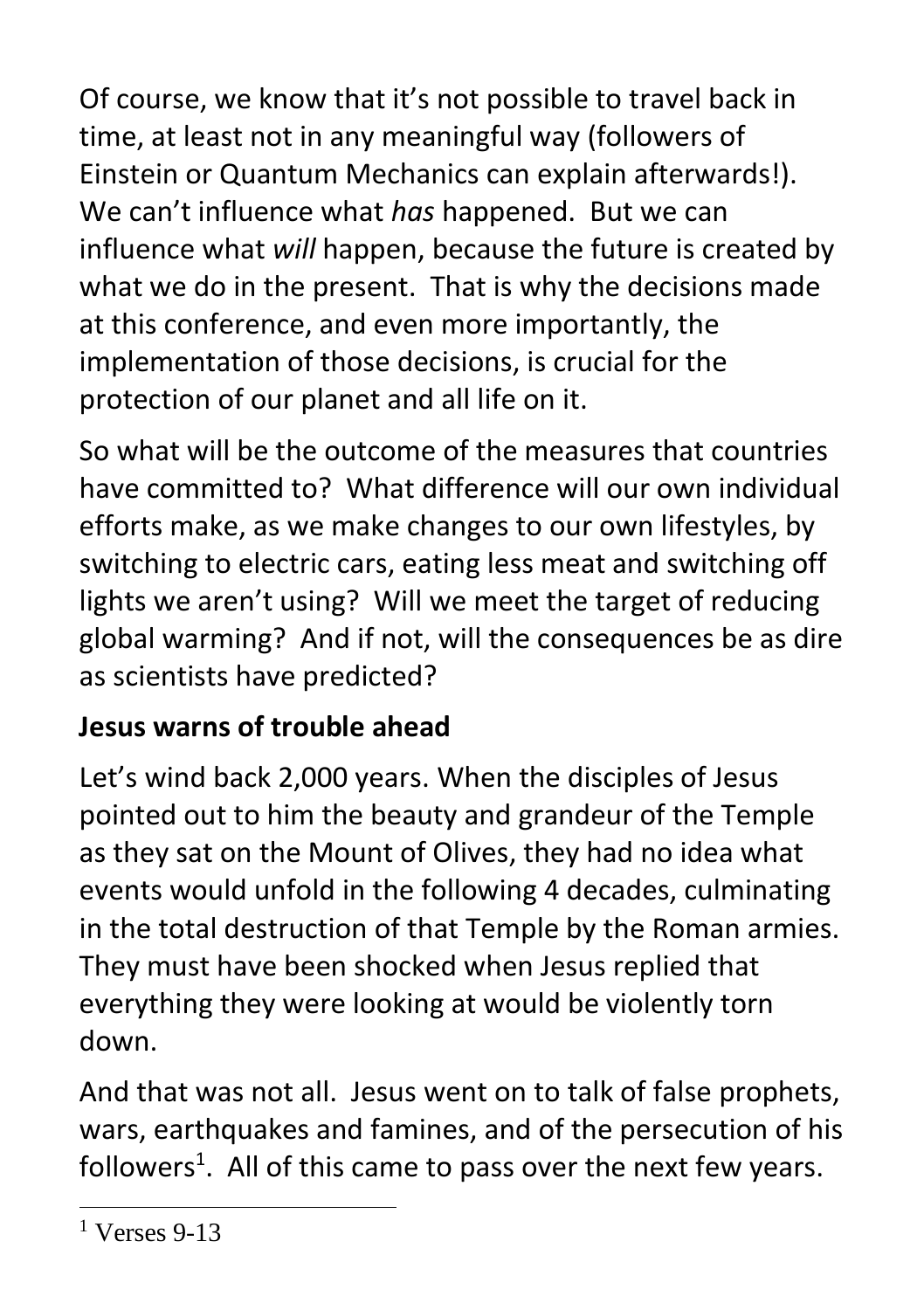The Jewish historian Josephus writes of several false prophets in this period<sup>2</sup>; the Acts of the Apostles tells us about the famine that took place during the reign of the Emperor Claudius<sup>3</sup>, and Josephus also mentions a famine around 46 AD<sup>4</sup>. In AD 62 an earthquake hit the cities of Pompeii and Herculaneum. It had an intensity of X [Roman ten], which compares with the 2015 Nepal earthquake whose intensity was IX $5$ . They still hadn't recovered when Vesuvius erupted in 79 AD, destroying both cities.

Everything that Jesus prophesied came true, including the persecution of his followers. But the biggest disaster for the Jewish people, the destruction of Jerusalem and the Temple, was entirely avoidable, just as the destruction of the previous Temple in 587 BC by Nebuchadnezzar was entirely avoidable. Then, the prophet Jeremiah had pleaded with the people and with their rulers to turn back to God and to change their ways, but his appeals met with opposition and imprisonment. Six hundred years later, Jesus stood on the Mount of Olives, as he approached Jerusalem for his last Passover, and wept over the city with these words:

"If you, even you, had only known on this day what would bring you peace—but now it is hidden from your eyes. The

<sup>2</sup> Josephus, *Jewish War* 2.13 (also mentioned in Acts 21:38), *Antiquities* 20.5

 $3$  Acts 11:27-30

<sup>4</sup> Josephus, *Antiquities* 20.49-53. Other Roman writers mention famines in different parts of the Empire in this period.

<sup>5</sup> [https://www.britannica.com/topic/Notable-Earthquakes-in-History-](https://www.britannica.com/topic/Notable-Earthquakes-in-History-1830590)[1830590.](https://www.britannica.com/topic/Notable-Earthquakes-in-History-1830590) *Intensity* (shown with Roman numerals)measures the level of damage caused, as opposed to the *magnitude* of the tremors (Richter scale).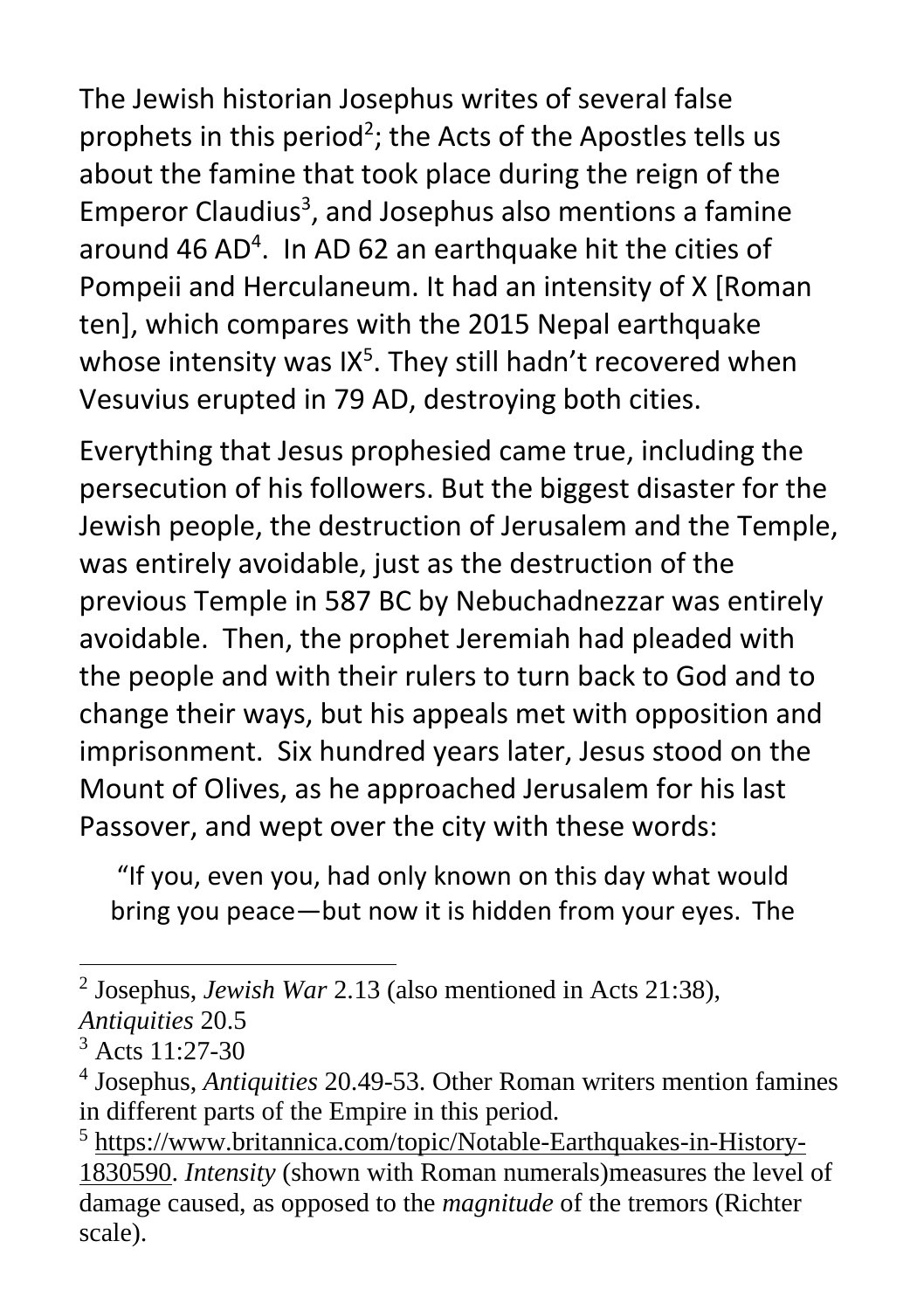days will come upon you when your enemies will build an embankment against you and encircle you and hem you in on every side. They will dash you to the ground, you and the children within your walls. They will not leave one stone on another, because you did not recognize the time of God's coming to you.<sup>6</sup>"

## **So how should we think about the future?**

Like me, you may be thinking that Jesus' predictions about the future must have made for some depressing listening for his disciples. But Jesus' intention was not to depress them but to make them ready for what was to come. There are some ways in which we *can* influence the future, and there are some things that are out of our control. But whatever the future holds, our attitude can make all the difference to our ability to handle what comes our way.

So let's look at what Jesus said in these verses from Mark to see what lessons we can apply to ourselves.

In verses 1-2 there is a contrast between the disciples' wonder at the beauty of the Temple and Jesus' prediction that it will be pulled down. The Temple of Jesus' time had been massively rebuilt and expanded by Herod the Great, and was still being finished at the time of Jesus. Its magnificence was famous throughout the Roman world, and its sacrificial system was well-run and extensive, partly funded by a Temple tax on all Jewish adult males<sup>7</sup>. The High Priest and the aristocratic Jewish families acted as a kind of puppet administration under the Roman Governor, and had

 $6$  Luke 19:42-44 (NIV)

<sup>7</sup> See Matthew 17:24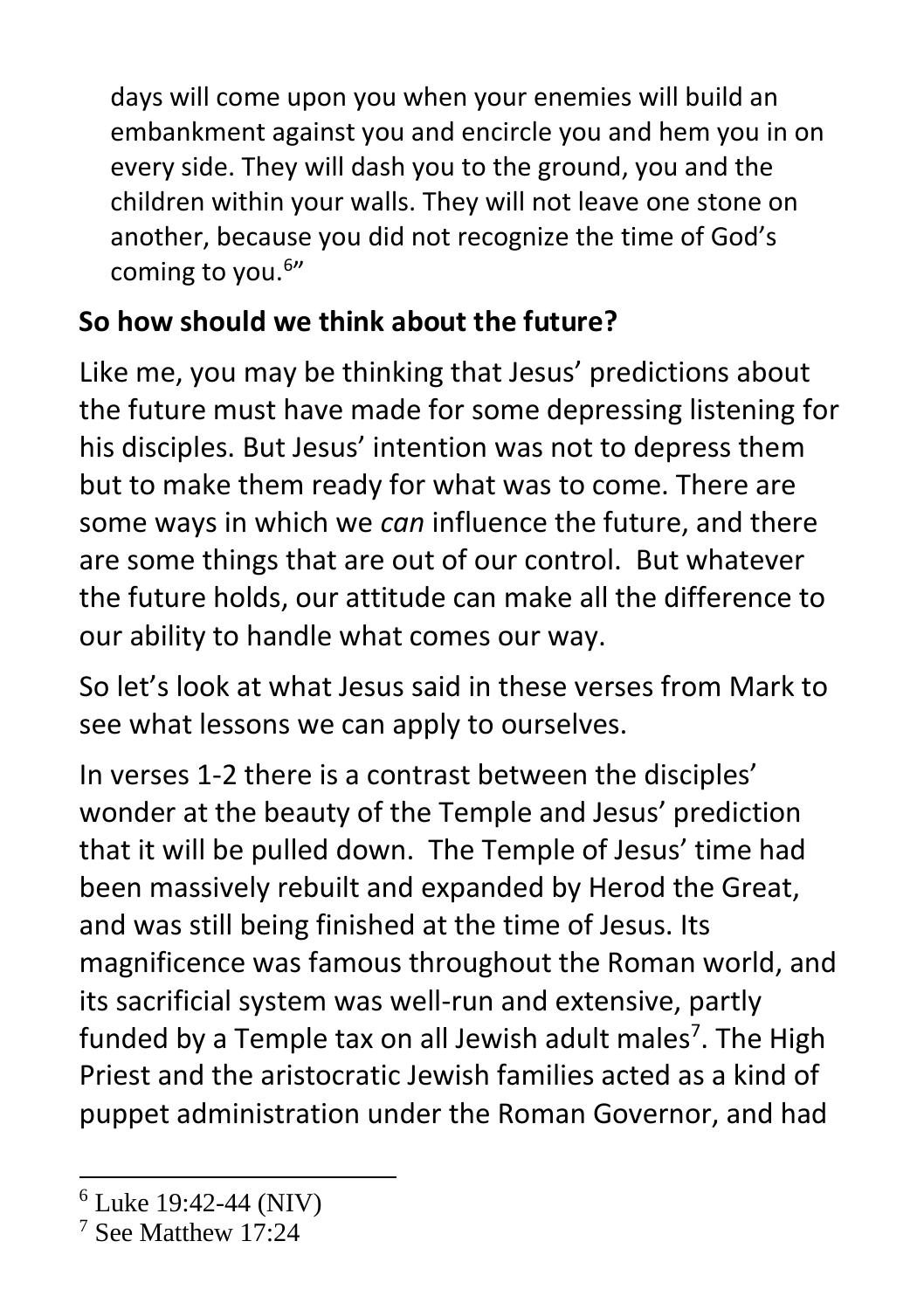a vested interest in maintaining the status quo and suppressing any source of dissent. As long as nothing changed, they were happy. But under the surface there were a lot of grievances, not only against the Roman occupation, but against corruption and against wealthy landowners who exploited the poor. The historical works of Josephus show how all of these undercurrents contributed to the Jewish revolt of 66 AD and to the final disaster of the Temple's destruction in 70 AD.

So I think the warning we should take from this is *Don't be complacent!* Jesus saw that the leaders of the people did not understand the things that would make for peace. We too need to understand the signs of the present times. The refugee and migrant crisis is only going to get worse if the situations that cause people to migrate – war, poverty and climate change - are not addressed. The current situation on the Belarus/Polish border and the continuous stream of migrants crossing the English Channel are symptoms of bigger problems. Poverty and perceived injustice also drives vulnerable people into the arms of terrorist organisations.

In verses 5 and 6, Jesus warns against false prophets who come saying "I am he" and lead many astray. Just as the early church had to guard against false teachers and false promises, so we too need to be suspicious of simple answers to complex issues, both outside the church and within it. Secular ideology is just as dangerous for the church as fundamentalism. So the second warning for us today is *Don't be gullible!* Test everything against the standards of God's Kingdom and against Scripture. We need experts to